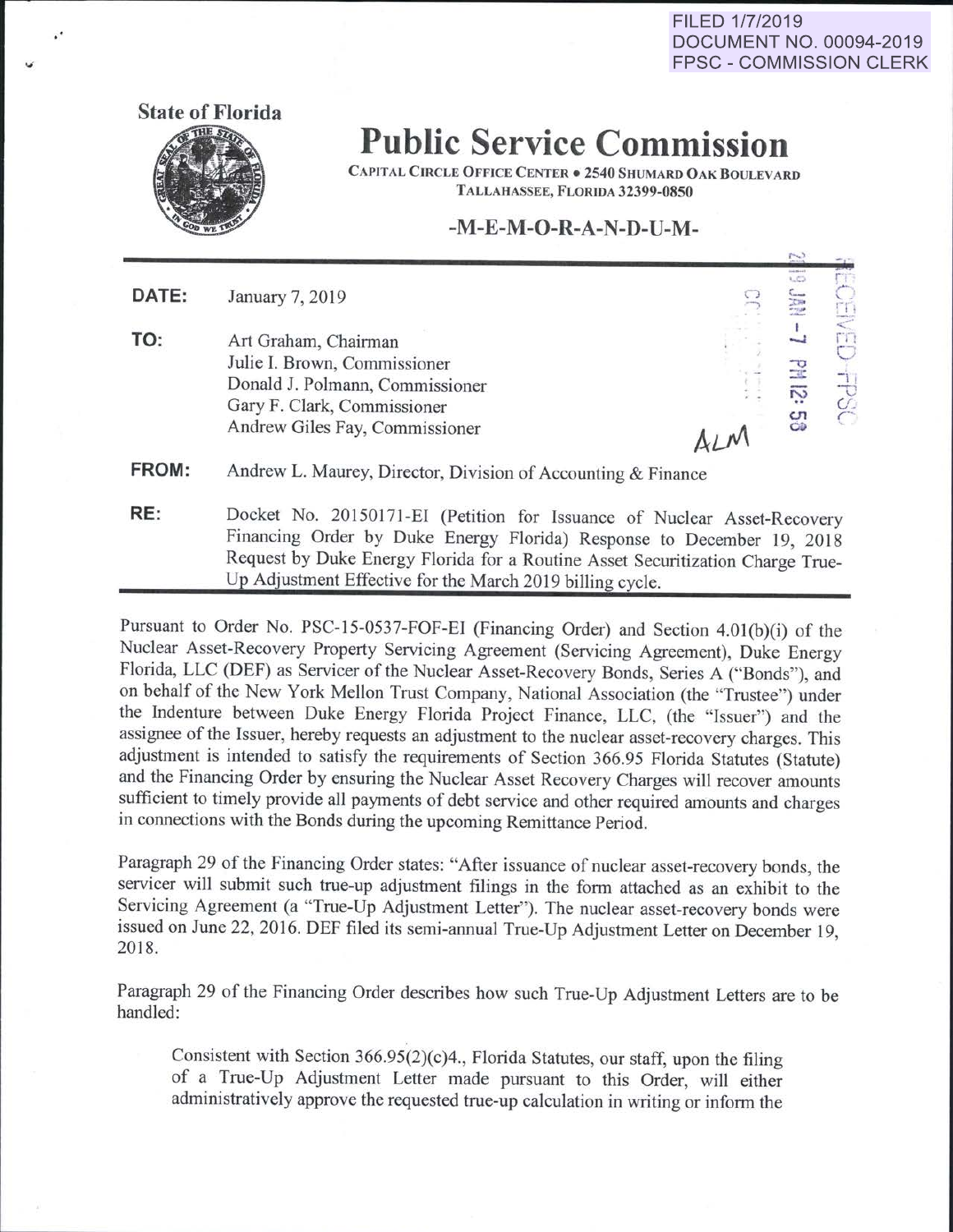Art Graham, Chairman Page 2 of 3 January 7, 2019

> servicer of any mathematical errors in its calculation as expeditiously as possible but no later than 60 days following the servicer's true-up filing . . . If no action is taken within 60 days of the true-up filing, the true-up calculation shall be deemed approved. Upon administrative approval or the passage of 60 days without notification of a mathematical error, no further action of this Commission will be required prior to implementation of the true-up.

DEF's True-Up Adjustment Letter dated December 19, 2018, and its accompanying 23 pages of supporting schedules were reviewed by staff and no mathematical errors were found.

Attached is DEF's Eighty-Fourth Revised Sheet No. 6.105 in legislative fonnat. The Asset Securitization Charge for the residential class will decrease from \$2.59 to \$2.39 per 1,000 kWh. For the residential customer using 1,000 kWh, the residential bill will decrease from \$128.78 to \$128.57 (including gross receipts tax).

Per DEF's request in its True-Up Adjustment Letter dated December 19, 2018, and in accordance with the Financing Order and Servicing Agreement, the proposed adjustments to the Nuclear Asset-Recovery Charges will be effective for the March 2019 billing cycle. Staff is preparing the required approval letter for the new tariff sheets.

## ALM/crr

cc: Braulio Baez Keith Hetrick Mark Futrell Cheryl Bulecza-Banks Mark Cicchetti v/Adam Teitzman Mary Anne Helton Elisabeth Draper J.R. Kelly, Office of Public Counsel Matthew R. Bernier, Duke Energy Florida

### Attachment